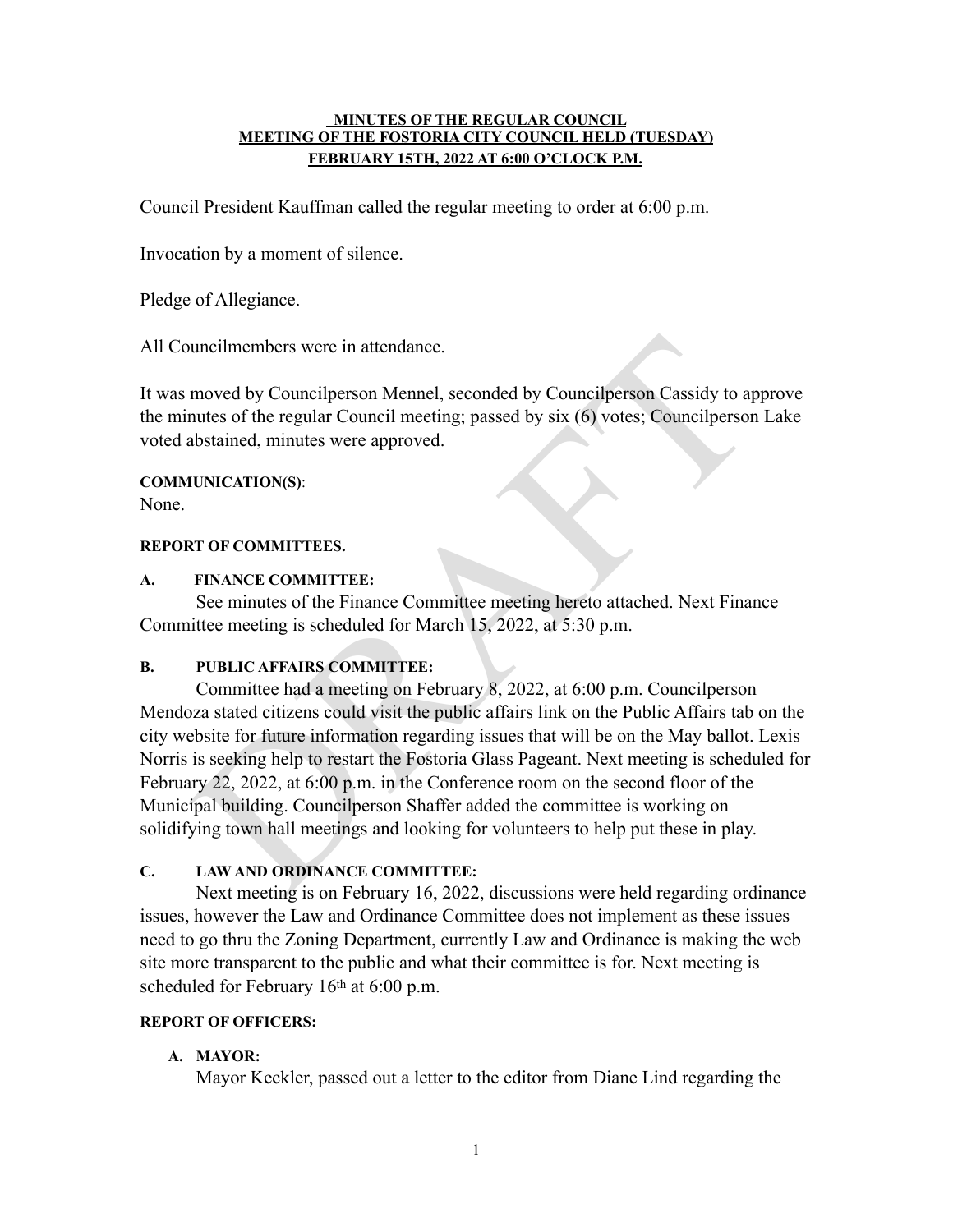Fostoria Flag Fund Committee explaining the donations and how important this committee is and how to keep supporting this committee. Mayor Keckler presented a motion in Misc. business to appoint Heidi Kauffman to Director of Finance, Councilperson Cassidy questioned her credentials from past employees, she was found to be very credible, appointing Heidi does not interfere with Council President as there is no conflict of interest. Mayor Keckler also gave the floor to Todd of Peterman Associates who evaluated the Portage River and gave his result feedback, several Council members asked questions regarding his result findings, and all appeared to be satisfied with the result answers.

Mayor Keckler gave the floor to Sara Krupp of the Fostoria Area Chamber of Commerce where she discussed in detail the plans for a DORA proposal for the downtown Fostoria area.

Mayor Keckler requested an Executive Session to discuss Personnel matters (see checkmarks below) under Executive Session request.

## **B. SAFETY-SERVICE DIRECTOR:**

Keckler gave the Hoor to Sara Krupp of the Fostoria Area Chamber of Com<br>she discussed in detail the plans for a DORA proposal for the downtown Fo<br>Keckler requested an Exceutive Session to discuss Personnel matters (see<br>nar Josh Clark, requested the results of the 2018 water treatment plant testing results, these results will be provided to Council once he receives it. Josh Clark also stated the openings at the water treatment plant will be fulfilled within the next few weeks. Councilperson Shaffer questioned the emergency output system and is that just Seneca County, this system will be available for all three (3) of our counties.

## **C. LAW DIRECTOR:**

Stephanie Kiser, followed up on the mayor's request to appoint Heidi Kauffman as Director of Finance.

XX - Personnel matters, specifically:

\_\_XX\_\_\_ -to consider the appointment, employment, dismissal, discipline, promotion,

demotion, or compensation of a public employee or official

 \_\_\_\_\_ -to consider the investigation of charges or complaints against a public employee,

official, licensee, or regulated individual

- \_\_\_\_\_-Purchase or sale of property
- \_\_\_\_\_-Pending or imminent court action
- \_\_\_\_\_-Collective bargaining matters
- \_\_\_\_\_-Matters required to be kept confidential.
- \_\_\_\_\_-Security matters
- \_\_\_\_\_-Confidential business information of an applicant for economic development assistance

## **D. DIRECTOR OF FINANCE**

Absent.

## **E. PUBLIC:**

Bob Podach, 325 Perry Street; spoke about the water testing of the Portage River by Peterman Associates.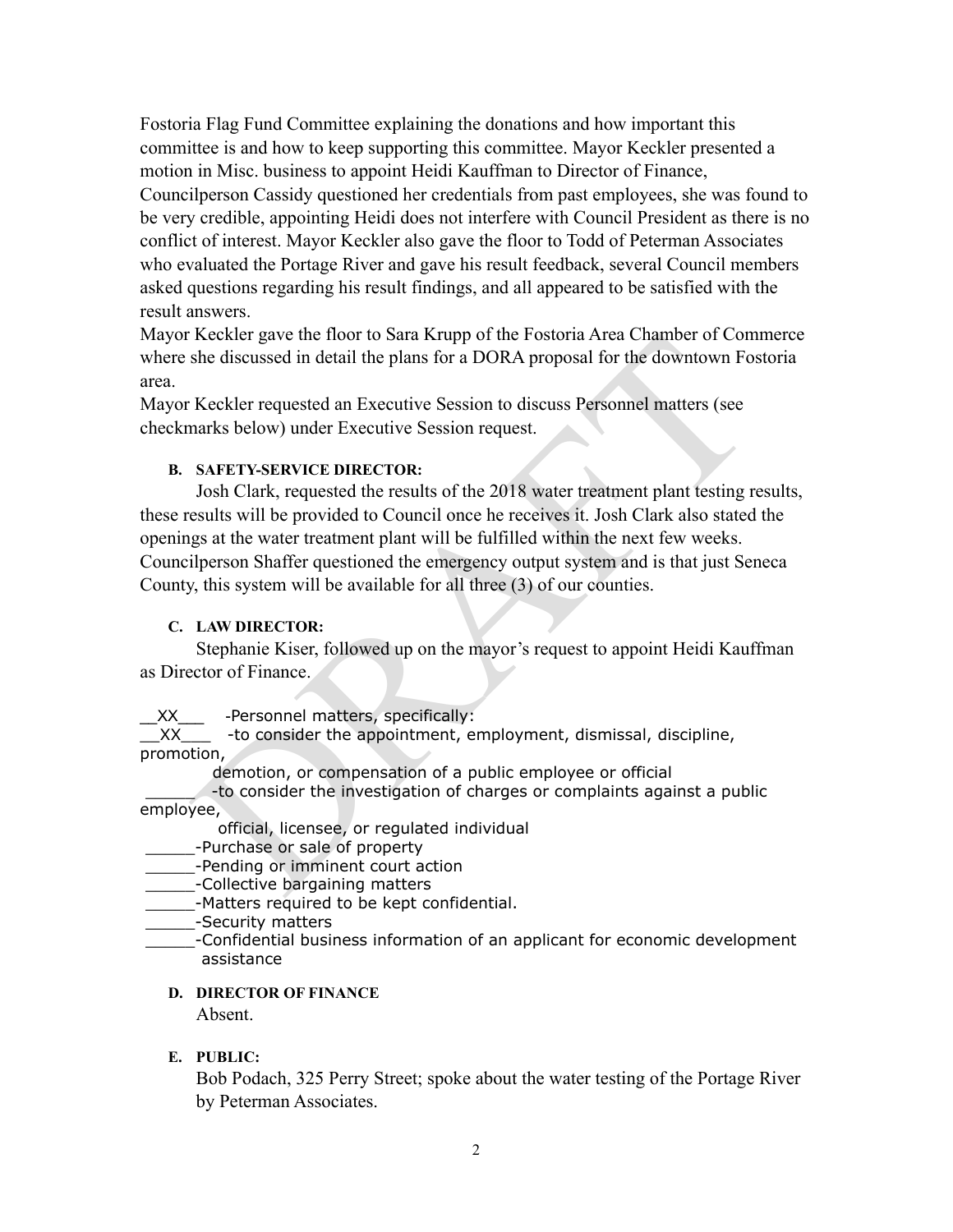Linda Kuhn, 115 Lunt Street; spoke about the water testing done by Peterman Associates.

## **Old Business:**

Ordinance No.: 2022 - **08**: To amend the schedule of fees for all applications for certificates, permits, appeals, variances, amendments, and other matters pertaining to the administration and enforcement of the City's Zoning Code. This constitutes a third reading of said ordinance. It was moved by Councilperson Cassidy, seconded by Councilperson Shaffer to adopt; passed by seven (7) votes. The ordinance was adopted.

Ordinance No.: 2022 - **09**: Amending section 1107.04 of Chapter 1107 of the Codified Ordinances of the City of Fostoria, Ohio entitled "REGISTRATION OF CONTRACTORS." This constitutes a third reading of said ordinance. It was moved by Councilperson Shaver, seconded by Councilperson Logsdon to adopt; passed by seven (7) votes. The ordinance was adopted.

Ordinance No.: 2022 - **10**: Amending section 1305.99 of Chapter 1305 of the Codified Ordinances of the City of Fostoria, Ohio entitled "PENALTY." This constitutes a third reading of said ordinance. It was moved by Councilperson Lake, seconded by Councilperson Logsdon to adopt; passed by seven (7) votes. The ordinance was adopted.

ordinance too. 2022 - 10: Amend in estation (110 and in estation and the station and the station and enforcement of the City's Zoning Code. This constitutes g of said ordinance. It was moved by Councilperson Cassidy, secon Ordinance No.: 2022 - **11**: Enacting new Chapter 747 of the Codified Ordinances of the City of Fostoria, Ohio entitled "Medical Marijuana Dispensary", amending section 1106.01 of Chapter 1106 of the Codified Ordinances of the City of Fostoria, Ohio entitled "DEFINITIONS.", and amending section 1127.01C of Chapter 1127 of the Codified Ordinances of the City of Fostoria, Ohio entitled "USE TABLE." This constitutes a third reading of said ordinance. It was moved by Councilperson Logsdon, seconded by Councilperson Shaffer to adopt; passed by seven (7) votes. The ordinance was adopted.

#### **New Business:**

Ordinance No.: 2022 - : Authorizing the Mayor to advertise for bids and enter into a contract with the lowest and best bidder for the 2022 Street Resurfacing Program, including pavement removal, surface planning, tack coat, and surface course of certain streets in the City of Fostoria, Ohio according to specifications now on file in the office of said Mayor, and declaring an emergency to exist. This constitutes a first reading of said ordinance.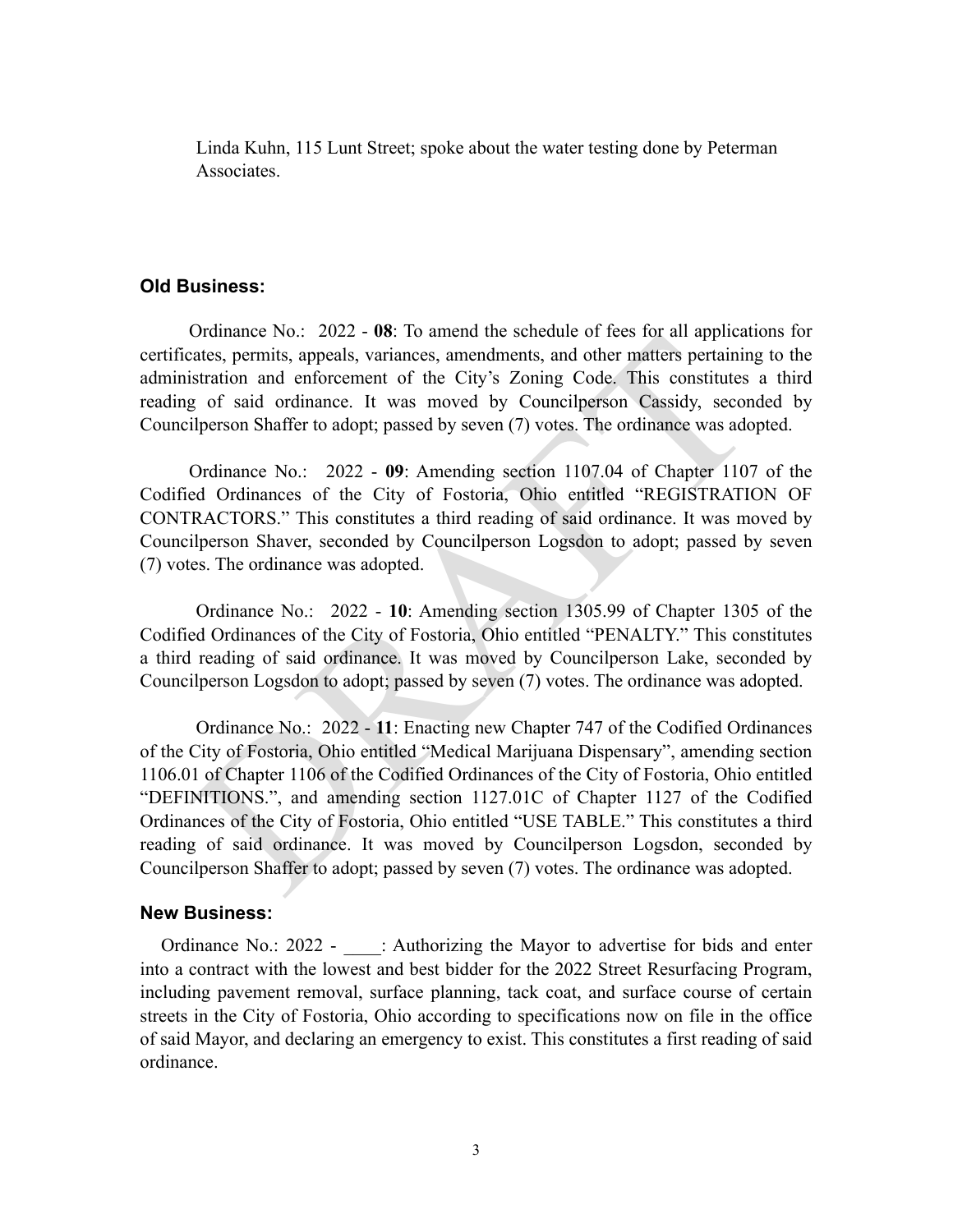11. **Executive Session:** It was moved by Councilperson Shaver, seconded by Councilperson Logsdon to go into Executive Session at 7:01 pm to discuss the matter below with no business to follow. It was moved by Councilperson Shaver, seconded by Councilperson Mendoza to come out of Executive Session at 7:41 pm.

XX - Personnel matters, specifically:

 $XX$  -to consider the appointment, employment, dismissal, discipline, promotion, demotion, or compensation of a public employee or official

-to consider the investigation of charges or complaints against a public employee,

- official, licensee, or regulated individual
- \_\_\_\_\_-Purchase or sale of property
- \_\_\_\_\_-Pending or imminent court action
- \_\_\_\_\_-Collective bargaining matters
- \_\_\_\_\_-Matters required to be kept confidential
- \_\_\_\_\_-Security matters
- \_\_\_\_\_-Confidential business information of an applicant for economic development Assistance

#### **MISCELLANEOUS:**

Council President Kauffman recommended committees be designated at the next Council meeting.

Solution: Then threm are of property<br>
official, licensee, or regulated individual<br>
-Purchase or sale of property<br>
-Collective bargaining matters<br>
-Matters required to be kept confidential<br>
-Matters required to be kept conf It was moved by Councilperson Logsdon, seconded by Councilperson Shaffer to appoint Councilperson Mennel to the Preservation Review Board; passed by six (6) votes, Councilperson Mennel voted abstained. Councilperson Mennel was appointed.

Councilperson Shaffer encouraged all members of Council to participate in the Town Hall meetings as much as possible.

Councilperson Shaver motioned to endorse Heidi Kauffman as Director of Finance; Councilperson Cassidy seconded; passed by seven (7) votes.

Council is looking into the Parks/Recreational Committee this will be reviewed again later.

Councilperson Shaver motioned to excuse Councilperson Lake from the February 1st, 2022, Council meeting, seconded by Councilperson Shaffer; passed by four (4) votes, Councilperson Mennel and Councilperson Cassidy voted no, Councilperson Lake voted abstained, Councilperson Lake was in fact excused from the February 1, 2022, Council meeting.